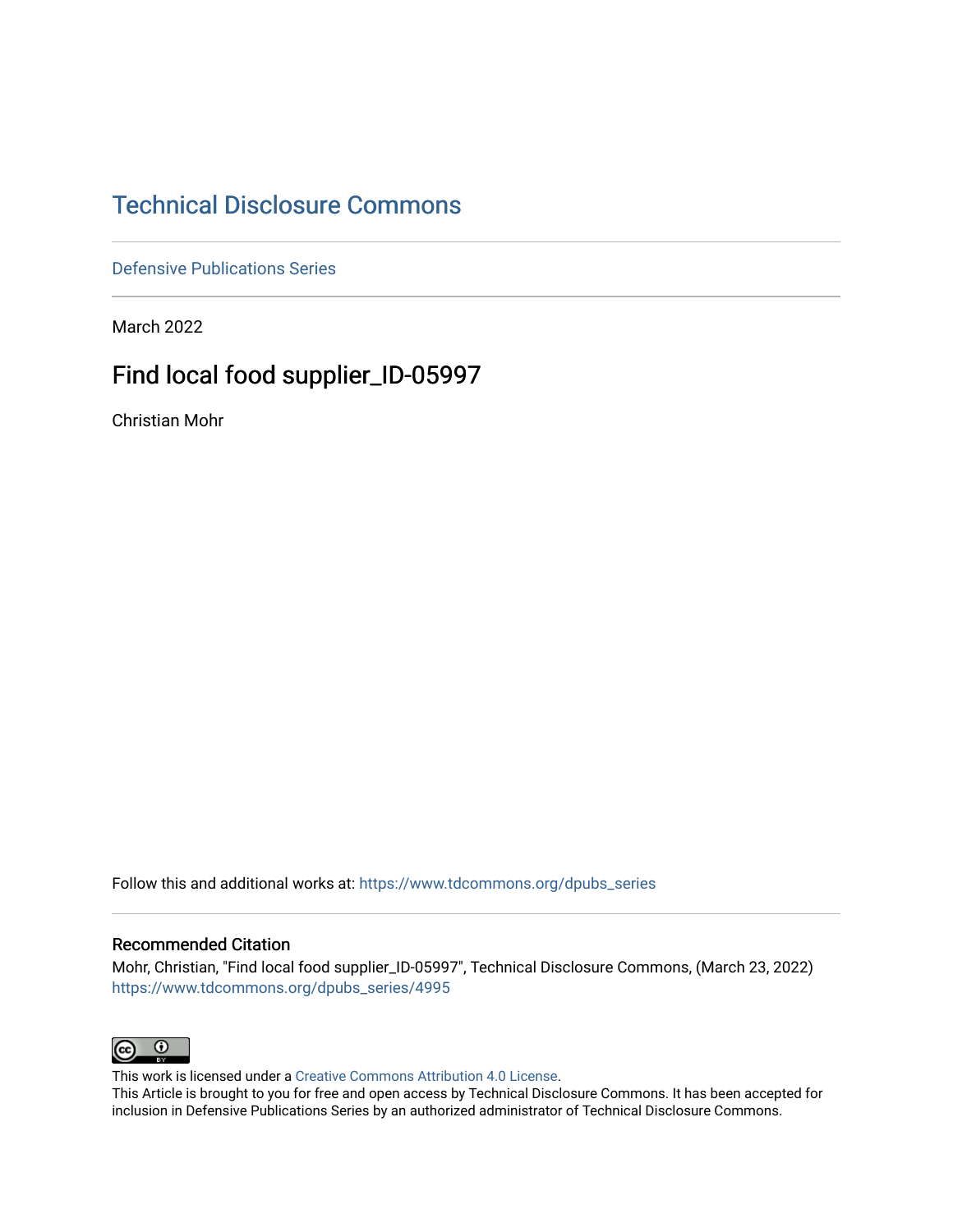



## 1. Summary of the disclosure

The invention proposes a method for a kitchen appliance capable of providing a food-supplier list. The method identifies the food-supplier list by filtering information from a food-supplier database. The food-supplier database includes attributes relating to food type, location, and food production techniques. The filtering is performed based on an environmental impact measure of a food supplier or manufacturer. By informing the user about a food-supplier attributes, the invention enables a user to decide about purchase decisions in an environmentally conscious basis.

# 2. Applicable Patent categorization

| A47J | Kitchen Equipment; Coffee Mills; Spice Mills; Apparatus for<br><b>Making Beverages</b>                           |
|------|------------------------------------------------------------------------------------------------------------------|
| GO6F | File access structures, e.g., distributed indices (arrangements<br>of input from, or output to, record carriers) |

### 3. Technology domain

The invention relates to household appliance, more specific to kitchen appliance with a computer program for finding local food suppliers.

### 4. References

### 1. [US2021209546A1 SYSTEMS AND METHODS OF BLOCKCHAIN TRANSACTION RECORDATION IN](https://worldwide.espacenet.com/patent/search/family/063670837/publication/US2021209546A1?q=US20210209546A1)  [A FOOD SUPPLY CHAIN](https://worldwide.espacenet.com/patent/search/family/063670837/publication/US2021209546A1?q=US20210209546A1)

#### Abstract

Embodiments disclosed herein provide a system, method, and computer program product using blockchain and applying the internet of things concept to the food system to provide an infrastructure to which data can be recorded, shared, and validated while data privacy and security is maintained. The collection of this data enables virtual histories of shipments to be created, which can be used to increase efficiency, create new business practices, and potentially restructure marketplaces. Overall, the solution presents a novel and new method to understanding of our food.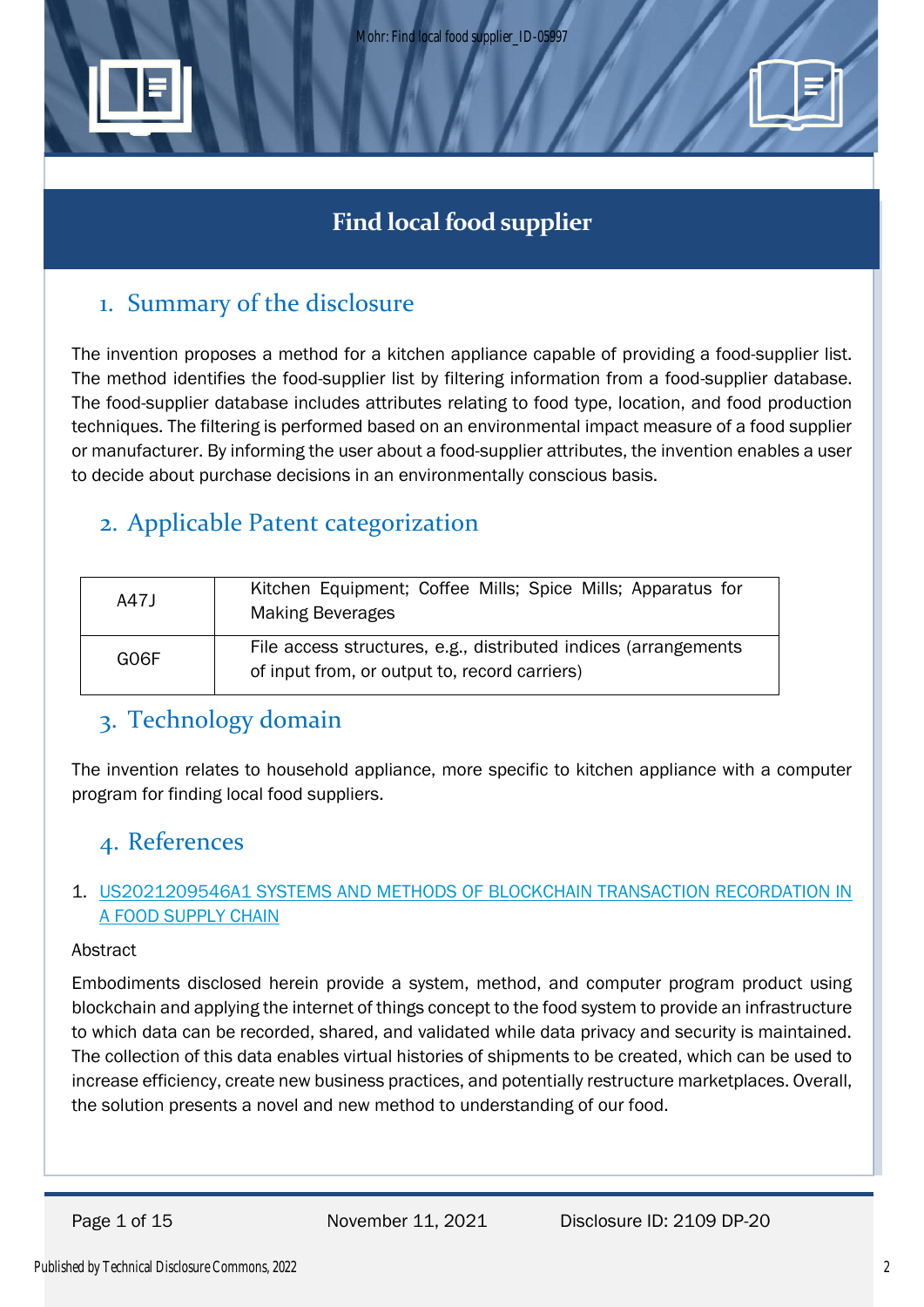



In the present world, where human beings are contributing to high carbon emissions a responsible and environmentally conscious actions are desirable from the users. In some cases, environmentally conscious behavior requires effort by the users, for example, to reduce the negative impact of food preparation on the environment. Food can have a different impact on the environment through the choice of a particular food manufacturers. The user is not always aware of this or finds it difficult to understand. It would be desirable to show the user alternative ways in which he can make a conscious choice when buying food without having to abstain from the food.

## 6. Proposed solution

The invention relates to a computer program for influencing the purchasing behavior of groceries, executed by a computer (a mobile local computer or in a decentralized computer network). The computer includes two databases, a first database and a second database. The first database stores the parameters of a registered user, which includes food preferences, payment power and geographical location. The second database to store the information of the retailers, which include information about their environmental impact for each food, producer, and retailer.

The computer program is configured to perform collection and update in an automatic search, third party data or manual entry. While operated, the computer program performs the presentation to the user via computer's UI for selection of suitable retailers and the perceived savings in negative environmental impact, so that the user becomes aware of his or her impact and being encouraged to do environmentally responsible behavior.

# 7. Description

The invention relates to a method applied by a computer-implemented application for finding local food suppliers. The method is performed on a computing device. The corresponding computerimplemented application is installed into the computing device. The computing device can be a smart device, e.g., a smartphone, a laptop, or a desktop. As shown in Figure1, the computing device may communicate with different data servers in a network to collect data of food suppliers in different regions or a region when the user located. The data of food suppliers includes food type, their location, the growth/feeding approach, the original producing resource of the foods, and so on. In the following description, the computing device is a smartphone.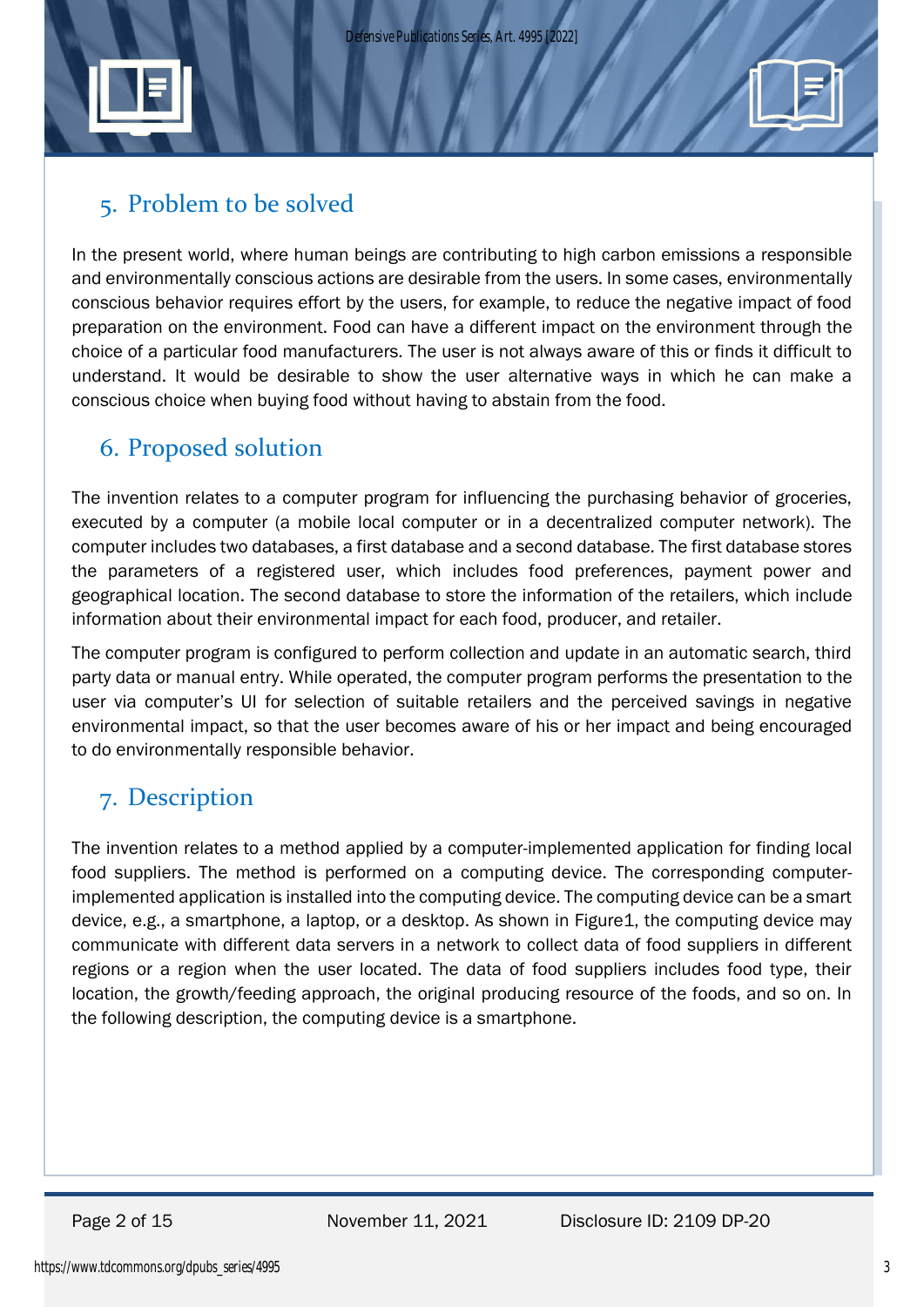Mohr: Find local food supplier ID-05997







*Figure 1. A perspective view of a computing device collecting information of food suppliers according to an embodiment of the invention.* 

The smartphone comprises a user interface (UI) unit, a storage unit, a processing unit, and a communication unit. The processing unit electrically communicates with the UI unit, the storage unit, and a communication unit. The processing unit executes the application, and the information and functions of the application are presented on the UI unit. The user may interact with the UI unit to trigger the functions of the application. The interaction can be a gesture manner, a typing manner, or an audio-manner.

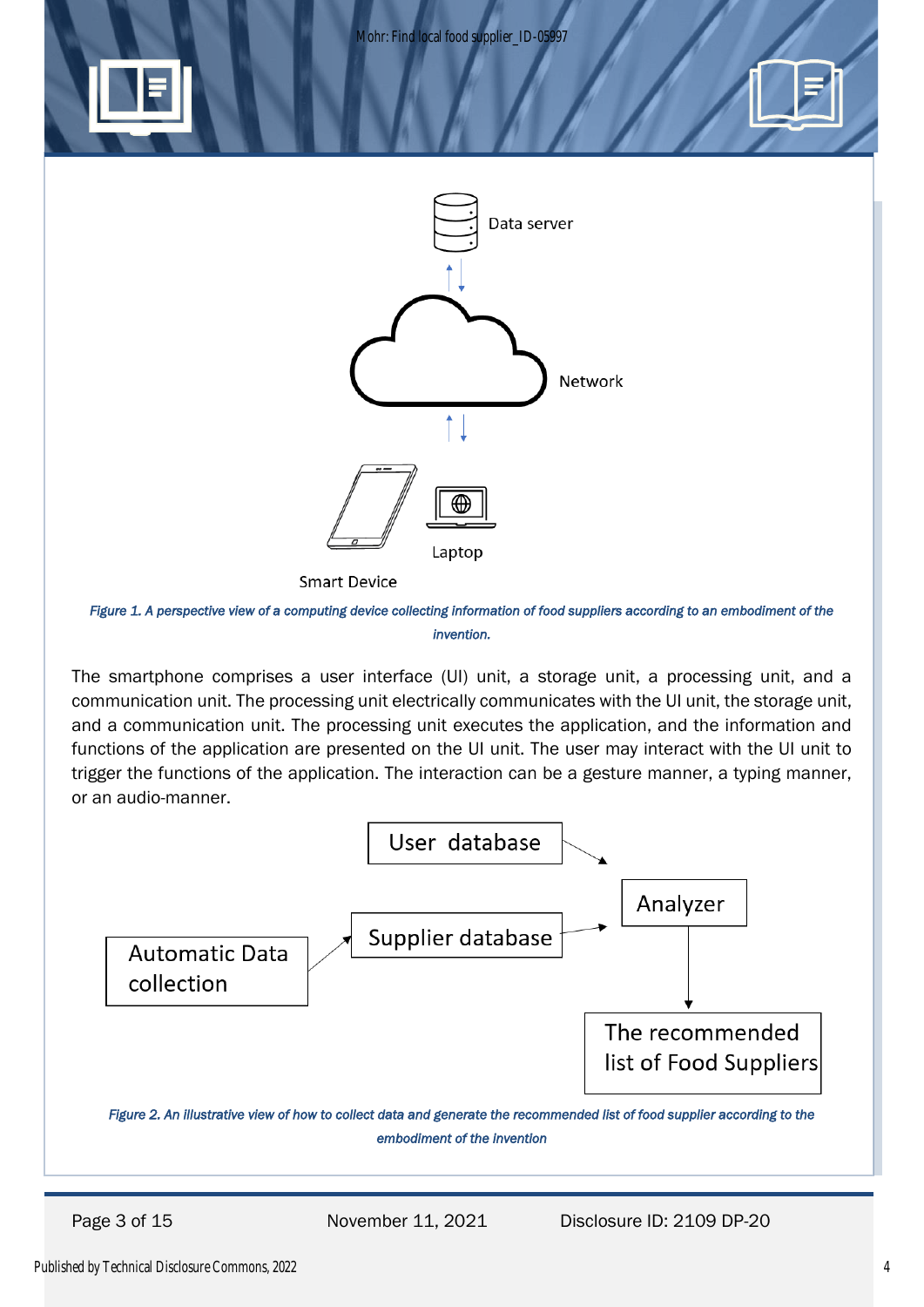*Defensive Publications Series, Art. 4995 [2022]*



As shown in Figure 2, while the processing unit executes the application for collecting data and generating the recommended list of food suppliers, the processing unit may perform an automatic data collection to obtain data of food suppliers from remoted data servers via the internet. The collected information of the food suppliers is formed as a supplier database and stored in the storage unit or a cloud storing unit. During using the application, the user using records and the input information are formed as a user database and stored in the storage unit or a cloud storing unit. The user database may comprise their location and the user preference.

When the user inputs a targeted recipe, a targeted ingredient in the form of a recipe, a web address (URL), or a name of an ingredient, the analyzer of generating a recommended list of food suppliers in terms of the supplier database and the user database.

Further, the analyzer of the application further includes an eco-impact module that evaluates whether the impact on the environment of ingredients supplied from food suppliers is too high. Whiling executing this module in the process of generating the recommended list of food suppliers, the processing unit may obtain the recommended list of food suppliers whose foodstuffs are with low environmental impacts.

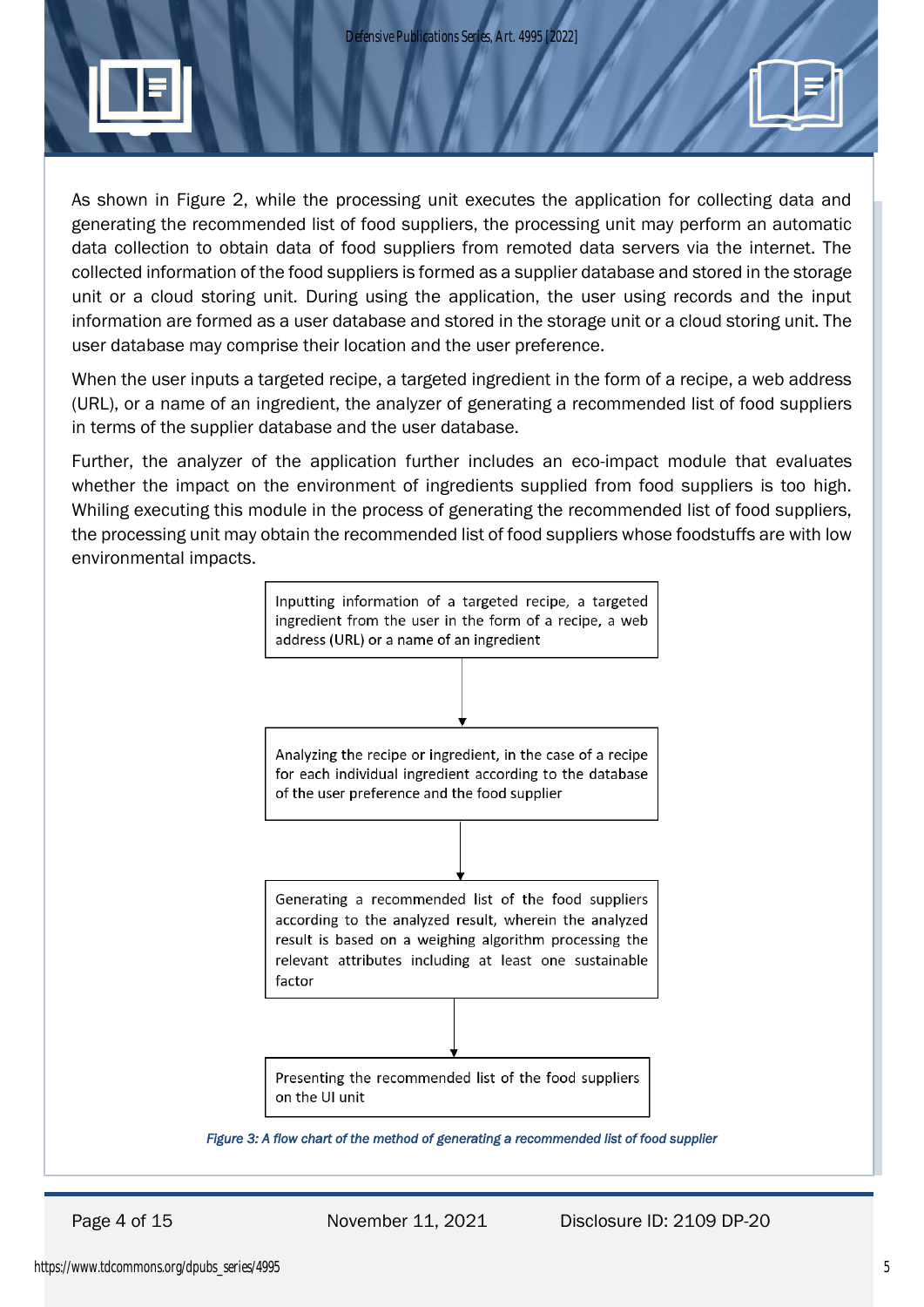

As shown in Figure 3, obtaining the recommended list of food suppliers based on the user reference and sustainable factors is presented. After turning on the application presented on the UI unit, the user inputs information of a targeted recipe, a targeted ingredient from the user in the form of a recipe, a web address (URL), or a name of an ingredient. The processing unit executing the application performs analyzing the recipe or ingredient according to the database of the user preference and the food supplier.

The processing unit determines a recommended list of the food supplier according to the analyzed result, wherein the analyzed result is based on a weighing algorithm processing the relevant attributes, including at least one sustainable factor. The sustainable factor can be one of food type, their location, the growth/feeding approach, the original producing resource of the foods, and so on, which accompanies with the level of environmental influence.

After the determination of the processing unit, the recommended list of food suppliers based on the analyzed results are presented on the UI unit. Accordingly, the user may find an ideal food supplier to shop further.

# 8. Machine translations

Lokale Lebensmittellieferanten finden

1. Zusammenfassung der Offenbarung

Die Erfindung schlägt ein Verfahren für ein Küchengerät vor, das in der Lage ist, eine Lebensmittellieferantenliste zu erstellen. Das Verfahren identifiziert die Lebensmittellieferantenliste durch Filtern von Informationen aus einer Lebensmittellieferanten-Datenbank. Die Datenbank der Lebensmittellieferanten enthält Attribute, die sich auf die Art der Lebensmittel, den Standort und die Verfahren zur Herstellung der Lebensmittel beziehen. Die Filterung erfolgt auf der Grundlage einer Messung der Umweltauswirkungen eines Lebensmittellieferanten oder -herstellers. Durch die Information des Benutzers über die Attribute eines Lebensmittellieferanten ermöglicht die Erfindung dem Benutzer, Kaufentscheidungen auf umweltbewusster Basis zu treffen.

2. Anwendbare Patent-Kategorisierung

A47J Küchengeräte; Kaffeemühlen; Gewürzmühlen; Vorrichtungen zur Herstellung von Getränken

G06F Dateizugriffsstrukturen, z.B. verteilte Indizes (Anordnungen der Eingabe von bzw. Ausgabe an Datenträger)

### 3. Technisches Gebiet

Die Erfindung bezieht sich auf ein Haushaltsgerät, genauer gesagt auf ein Küchengerät mit einem Computerprogramm zum Auffinden lokaler Lebensmittellieferanten.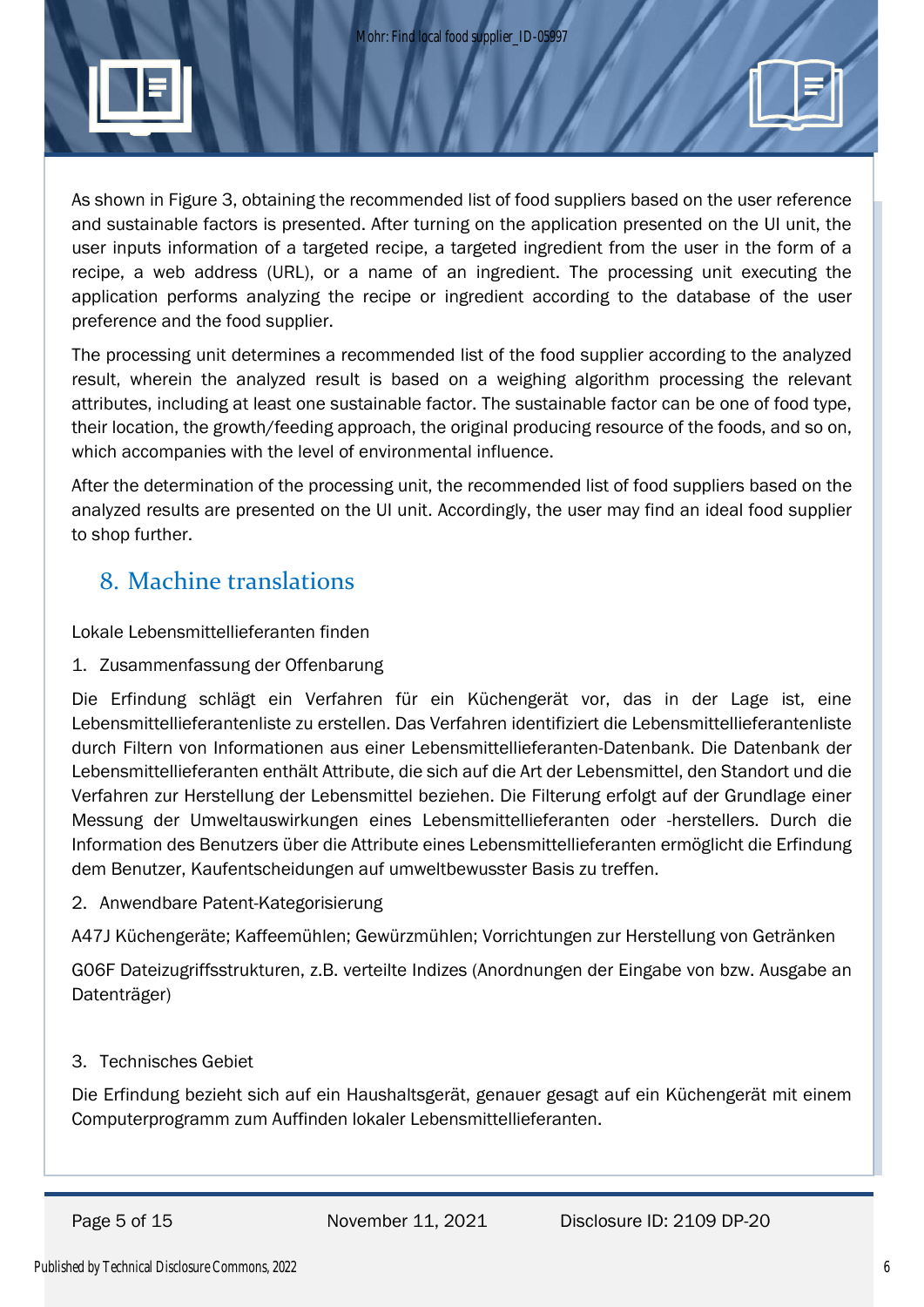

### 1. US2021209546A1 SYSTEME UND VERFAHREN ZUR BLOCKCHAIN-TRANSAKTIONSAUFZEICHNUNG IN EINER LEBENSMITTELVERSORGUNGSKETTE

### Zusammenfassung

Die hier offengelegten Ausführungsformen stellen ein System, ein Verfahren und ein Computerprogrammprodukt bereit, die Blockchain verwenden und das Konzept des Internets der Dinge auf das Lebensmittelsystem anwenden, um eine Infrastruktur bereitzustellen, mit der Daten aufgezeichnet, geteilt und validiert werden können, während der Datenschutz und die Sicherheit der Daten gewahrt bleiben. Durch die Erfassung dieser Daten können virtuelle Historien von Sendungen erstellt werden, die zur Steigerung der Effizienz, zur Entwicklung neuer Geschäftspraktiken und zur potenziellen Umstrukturierung von Marktplätzen genutzt werden können. Insgesamt stellt die Lösung eine neuartige und neue Methode zum Verständnis unserer Lebensmittel dar.

#### 5. Das zu lösende Problem

In der heutigen Welt, in der der Mensch zu hohen Kohlenstoffemissionen beiträgt, ist ein verantwortungsvolles und umweltbewusstes Handeln von den Nutzern erwünscht. In einigen Fällen erfordert ein umweltbewusstes Verhalten Anstrengungen von den Nutzern, um beispielsweise die negativen Auswirkungen der Lebensmittelzubereitung auf die Umwelt zu verringern. Lebensmittel können durch die Wahl eines bestimmten Lebensmittelherstellers unterschiedliche Auswirkungen auf die Umwelt haben. Dies ist dem Nutzer nicht immer bewusst oder nur schwer verständlich. Es wäre wünschenswert, dem Verbraucher alternative Möglichkeiten aufzuzeigen, wie er beim Kauf von Lebensmitteln eine bewusste Entscheidung treffen kann, ohne auf die Lebensmittel verzichten zu müssen.

6. Vorgeschlagene Lösung

Die Erfindung betrifft ein Computerprogramm zur Beeinflussung des Einkaufsverhaltens von Lebensmitteln, das von einem Computer (einem mobilen lokalen Computer oder in einem dezentralen Computernetzwerk) ausgeführt wird. Der Computer enthält zwei Datenbanken, eine erste Datenbank und eine zweite Datenbank. In der ersten Datenbank werden die Parameter eines registrierten Benutzers gespeichert, darunter Lebensmittelpräferenzen, Zahlungsfähigkeit und geografischer Standort. Die zweite Datenbank speichert die Informationen der Einzelhändler, die Informationen über ihre Umweltauswirkungen für jedes Lebensmittel, jeden Hersteller und jeden Einzelhändler enthalten.

Das Computerprogramm ist so konfiguriert, dass es die Sammlung und Aktualisierung durch eine automatische Suche, Daten von Dritten oder manuelle Eingabe durchführt. Während des Betriebs präsentiert das Computerprogramm dem Benutzer über die Benutzeroberfläche des Computers die Auswahl geeigneter Einzelhändler und die wahrgenommenen Einsparungen bei den negativen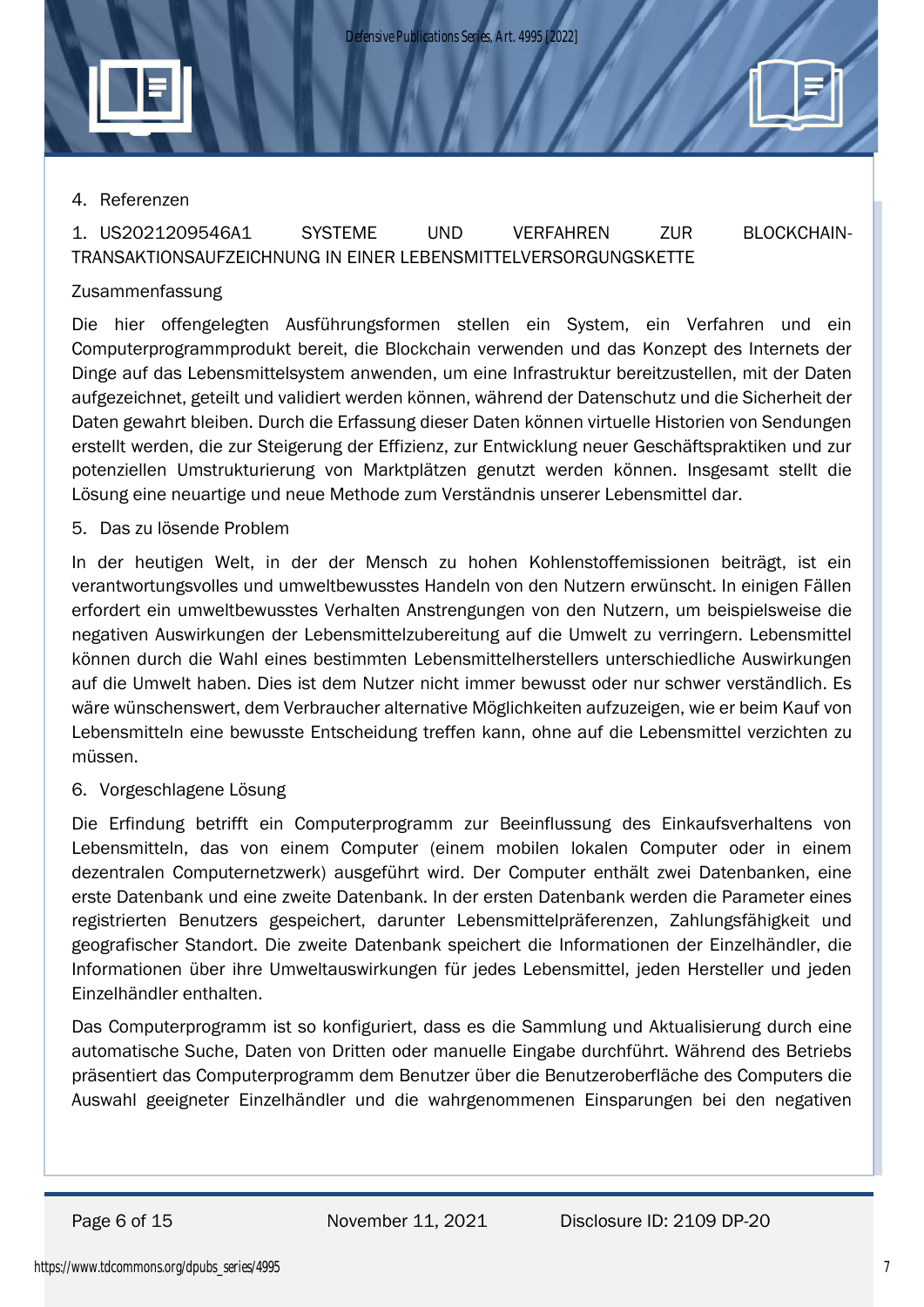Umweltauswirkungen, so dass sich der Benutzer seiner Auswirkungen bewusst wird und zu einem umweltbewussten Verhalten ermutigt wird.

#### 7. Beschreibung

Die Erfindung bezieht sich auf ein Verfahren, das von einer computerimplementierten Anwendung angewendet wird, um lokale Lebensmittellieferanten zu finden. Das Verfahren wird auf einem Computergerät durchgeführt. Die entsprechende computerimplementierte Anwendung wird auf dem Computergerät installiert. Das Computergerät kann ein intelligentes Gerät sein, z. B. ein Smartphone, ein Laptop oder ein Desktop. Wie in Abbildung 1 dargestellt, kann das Computergerät mit verschiedenen Datenservern in einem Netzwerk kommunizieren, um Daten von Lebensmittellieferanten in verschiedenen Regionen oder einer Region, in der sich der Benutzer befindet, zu sammeln. Zu den Daten der Lebensmittellieferanten gehören die Art der Lebensmittel, ihr Standort, die Wachstums-/Fütterungsmethode, die ursprüngliche Produktionsressource der Lebensmittel usw. In der folgenden Beschreibung ist das Datenverarbeitungsgerät ein Smartphone.

Abbildung 1. Eine perspektivische Ansicht einer Datenverarbeitungsvorrichtung, die Informationen über Lebensmittellieferanten gemäß einer Ausführungsform der Erfindung sammelt.

Das Smartphone umfasst eine Benutzerschnittstelleneinheit (UI), eine Speichereinheit, eine Verarbeitungseinheit und eine Kommunikationseinheit. Die Verarbeitungseinheit kommuniziert elektrisch mit der UI-Einheit, der Speichereinheit und einer Kommunikationseinheit. Die Verarbeitungseinheit führt die Anwendung aus, und die Informationen und Funktionen der Anwendung werden auf der UI-Einheit dargestellt. Der Benutzer kann mit der UI-Einheit interagieren, um die Funktionen der Anwendung auszulösen. Die Interaktion kann in Form von Gesten, Tippen oder Audio erfolgen.

Abbildung 2. Eine anschauliche Darstellung der Datenerfassung und der Erstellung der empfohlenen Liste von Lebensmittellieferanten gemäß der Ausführungsform der Erfindung

Wie in Abbildung 2 gezeigt, kann die Verarbeitungseinheit, während sie die Anwendung zum Sammeln von Daten und Erzeugen der empfohlenen Liste von Lebensmittellieferanten ausführt, eine automatische Datensammlung durchführen, um Daten von Lebensmittellieferanten von entfernten Datenservern über das Internet zu erhalten. Die gesammelten Informationen der Lebensmittellieferanten werden in einer Lieferantendatenbank zusammengefasst und in der Speichereinheit oder einer Cloud-Speichereinheit gespeichert. Während der Nutzung der Anwendung werden die Benutzeraufzeichnungen und die Eingabeinformationen als Benutzerdatenbank erstellt und in der Speichereinheit oder einer Cloud-Speichereinheit gespeichert. Die Benutzerdatenbank kann ihren Standort und die Benutzerpräferenzen enthalten.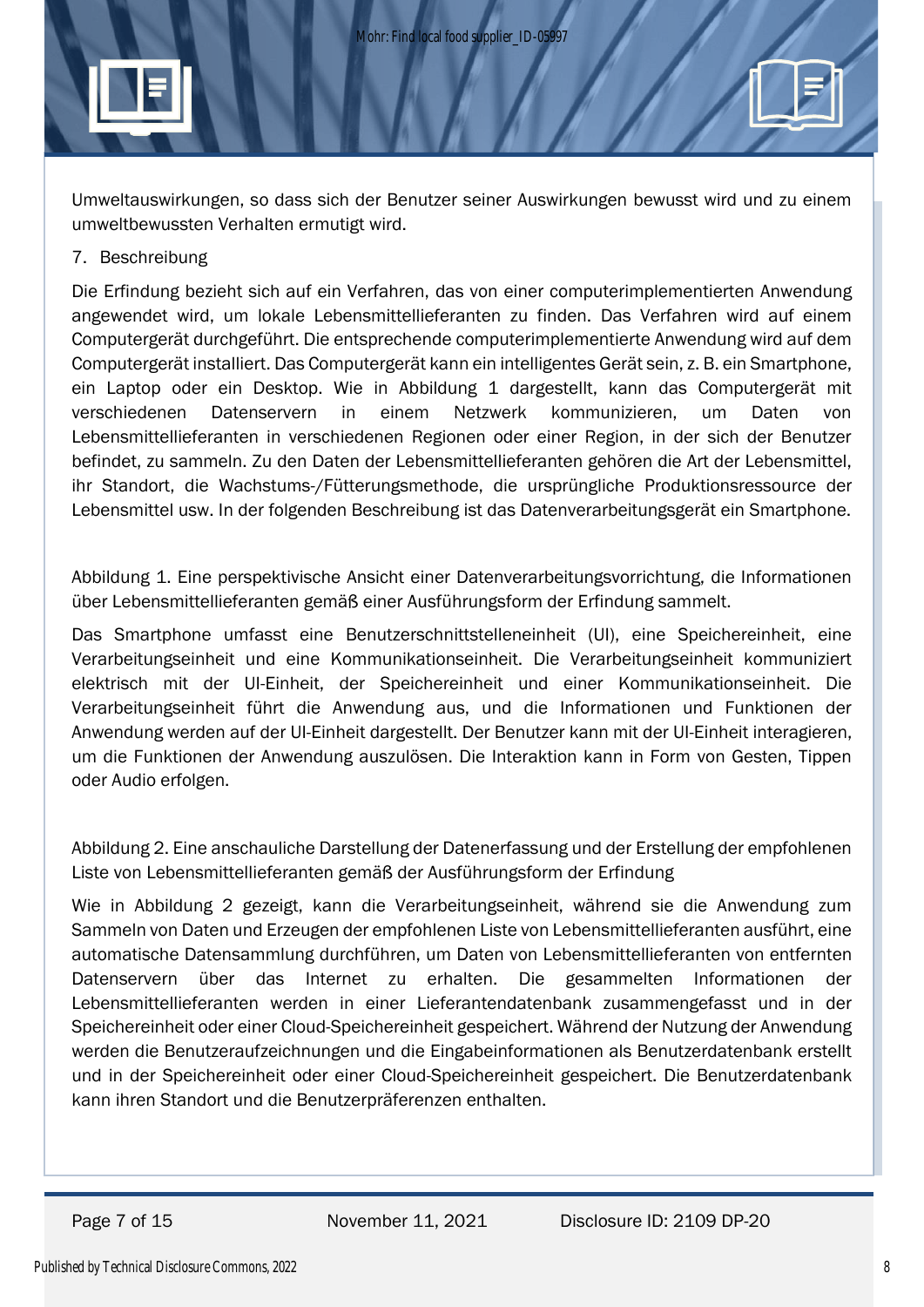

Wenn der Benutzer ein bestimmtes Rezept, eine bestimmte Zutat in Form eines Rezepts, einer Webadresse (URL) oder eines Namens einer Zutat eingibt, erzeugt der Analysator eine empfohlene Liste von Lebensmittellieferanten in Bezug auf die Lieferantendatenbank und die Benutzerdatenbank.

Darüber hinaus enthält der Analysator der Anwendung ein Öko-Impact-Modul, das bewertet, ob die Auswirkungen der von den Lebensmittellieferanten gelieferten Zutaten auf die Umwelt zu hoch sind. Während der Ausführung dieses Moduls im Prozess der Erstellung der empfohlenen Liste von Lebensmittellieferanten kann die Verarbeitungseinheit die empfohlene Liste von Lebensmittellieferanten erhalten, deren Lebensmittel eine geringe Umweltbelastung aufweisen.

Abbildung 3: Flussdiagramm des Verfahrens zur Erstellung einer empfohlenen Liste von Lebensmittellieferanten

Wie in Abbildung 3 dargestellt, wird die Erstellung der empfohlenen Liste von Lebensmittellieferanten auf der Grundlage der Benutzerreferenz und nachhaltiger Faktoren präsentiert. Nach dem Einschalten der Anwendung auf der Benutzerschnittstelle gibt der Benutzer Informationen über ein bestimmtes Rezept, eine bestimmte Zutat in Form eines Rezepts, einer Webadresse (URL) oder eines Namens einer Zutat ein. Die Verarbeitungseinheit, die die Anwendung ausführt, analysiert das Rezept oder die Zutat anhand der Datenbank der Benutzerpräferenzen und des Lebensmittellieferanten.

Die Verarbeitungseinheit bestimmt eine empfohlene Liste von Lebensmittellieferanten entsprechend dem analysierten Ergebnis, wobei das analysierte Ergebnis auf einem Abwägungsalgorithmus basiert, der die relevanten Attribute verarbeitet, einschließlich mindestens eines nachhaltigen Faktors. Der nachhaltige Faktor kann einer der Lebensmitteltypen, ihr Standort, die Art der Aufzucht/Fütterung, die ursprüngliche Produktionsressource der Lebensmittel usw. sein, die mit dem Grad des Umwelteinflusses einhergeht.

Nach der Bestimmung der Verarbeitungseinheit wird die empfohlene Liste von Lebensmittellieferanten, die auf den analysierten Ergebnissen basiert, auf der UI-Einheit präsentiert. Dementsprechend kann der Benutzer einen idealen Lebensmittellieferanten finden, um weiter einzukaufen.

寻找当地食品供应商

#### 1. 公开内容摘要

本发明提出了一种能够提供食品供应商名单的厨房电器的方法。该方法通过过滤食品供应商数 据库的信息来确定食品供应商名单。该食品供应商数据库包括与食品类型、地点和食品生产技

Page 8 of 15 November 11, 2021 Disclosure ID: 2109 DP-20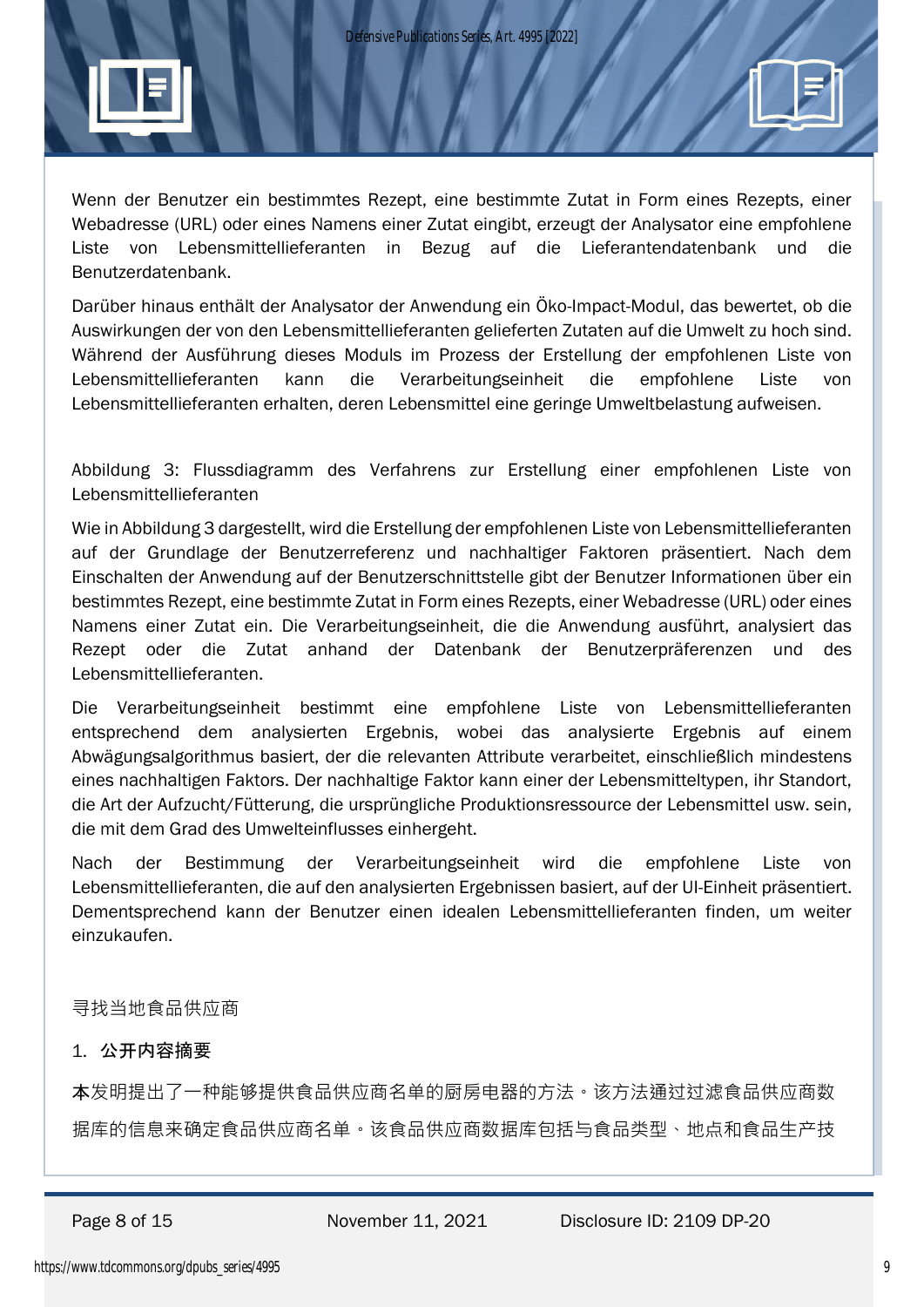术有关的属性。过滤是根据食品供应商或制造商的环境影响措施进行的。通过告知用户食品供 应商的属性,本发明使用户能够在有环境意识的基础上决定购买决策。

2. 适用的专利分类

A47J 厨房设备;咖啡研磨机;调味品研磨机;制作饮料的设备

GO6F 文件访问结构,例如,分布式索引(从记录载体输入或输出到记录载体的安排)。

3. 技术领域

本发明涉及家用电器,更具体地说,涉及带有计算机程序的厨房电器,用于寻找当地食品供应 商。

4. 参考文献

1. US2021209546A1 食品供应链中区块链交易记录的系统和方法

摘要

本文披露的实施方案提供了一种使用区块链的系统、方法和计算机程序产品,并将物联网概念 应用于食品系统,以提供一个基础设施,在保持数据隐私和安全的同时,可以记录、共享和验 证数据。这些数据的收集使货运的虚拟历史得以建立,可用于提高效率,创造新的商业惯例, 并有可能重组市场。总的来说,该解决方案为理解我们的食物提供了一种新颖的新方法。

5. 要解决的问题

在当今世界, 人类对高碳排放做出了贡献,用户应该采取负责任和有环境意识的行动。在某些 情况下,有环境意识的行为需要用户的努力,例如,减少食物准备对环境的负面影响。食物可 以通过选择特定的食品制造商而对环境产生不同的影响。用户并不总是意识到这一**点,或者**觉 得难以理解。最好能向用户展示其他方法,让他在购买食品时能有意识地选择,而不必禁食该 食品。

6. 建议的解决方案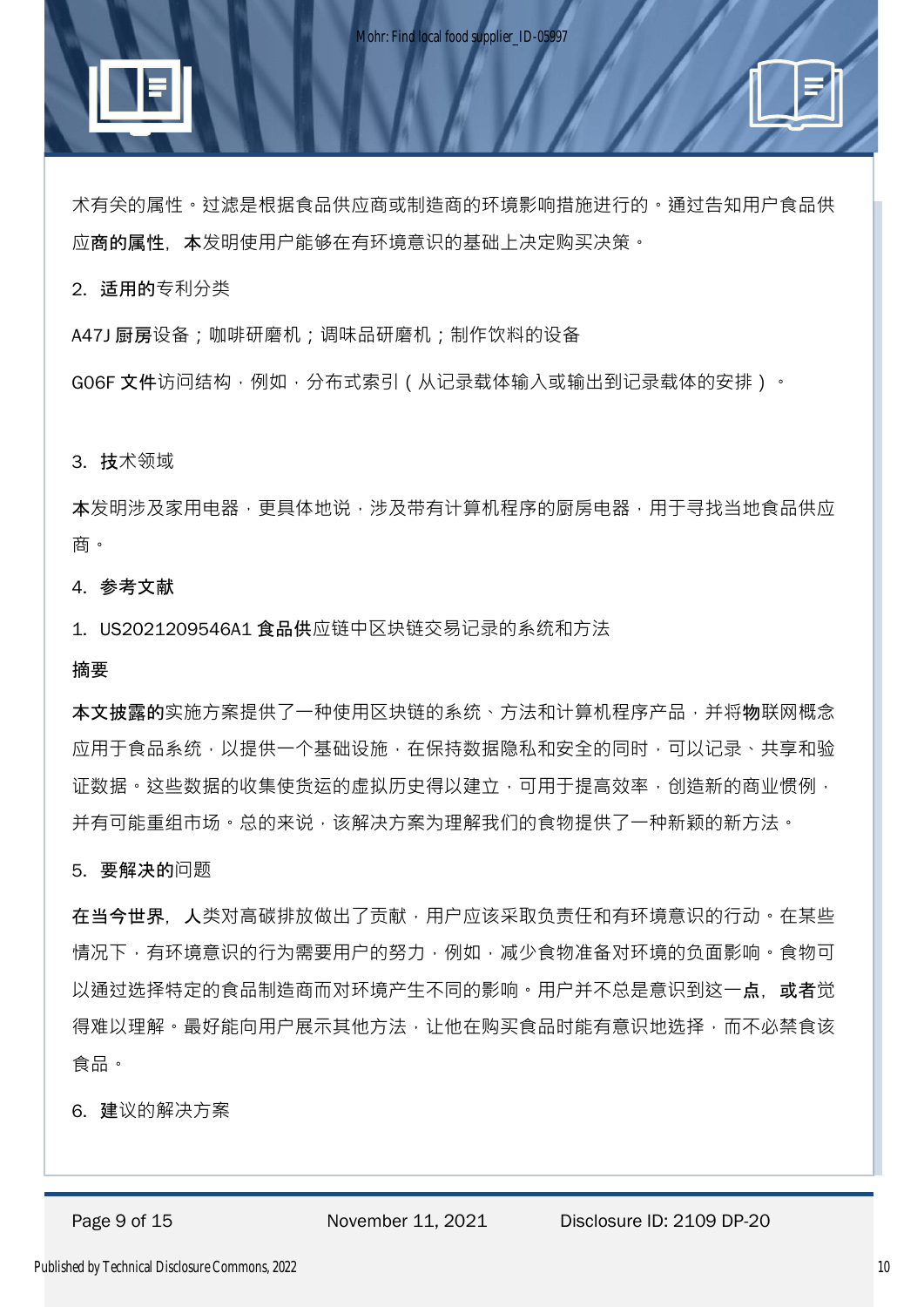

本发明涉及一种影响食品杂货购买行为的计算机程序,由一台计算机(移动的本地计算机或在 分散的计算机网络中)执行。该计算机包括两个数据库,一个第一数据库和一个第二数据库。 第一数据库存储注册用户的参数,其中包括食品偏好、支付能力和地理位置。第二数据库存储 零售商的信息,其中包括每种食品、生产商和零售商的环境影响信息。

计算机程序被配置为在自动搜索、第三方数据或手动输入中执行收集和更新。在操作过程中, 计算机程序通过计算机的用户界面向用户展示选择合适的零售商和感知到的负面环境影响的节 省,从而使用户意识到他或她的影响并被鼓励做对环境负责的行为。

#### 7. 7.描述

本发明涉及一种由计算机实现的应用程序应用于寻找当地食品供应商的方法。该方法在一个计 算设备上执行。相应的计算机实现的应用程序被安装到计算设备中。该计算设备可以是一个智 能设备,例如,智能手机、笔记本电脑或台式机。如图1所示, 计算设备可以与网络中的不同数 据服务器通信,以收集不同地区或用户所在地区的食品供应商的数据,食品供应商的数据包括 食品类型、它们的位置、生长/喂养方式、食品的原始生产资源等。在下面的描述中, 计算设备 是一个智能手机。

图1. 根据本发明的一个实施方案,收集食品供应商信息的计算设备的透视图。

该智能手机包括一个用户界面(UI)单元、一个存储单元、一个处理单元和一个通信单元。处理 单元与用户界面单元、存储单元和通信单元进行电气通信。处理单元执行应用程序,应用程序 的信息和功能呈现在用户界面以与用户界面单元互动,以触发应用程序的功能 。这种互动可以是手势方式,打字方式,或音频方式。

图2. 根据本发明的实施方案,如何收集数据并生成食品供应商的推荐名单的说明性视图

如图2所示,当处理单元执行用于收集数据和生成食品供应商推荐名单的应用程序时,处理单元 可以执行自动数据收集,以通过互联网从远程数据服务器获得食品供应商的数据。所收集的食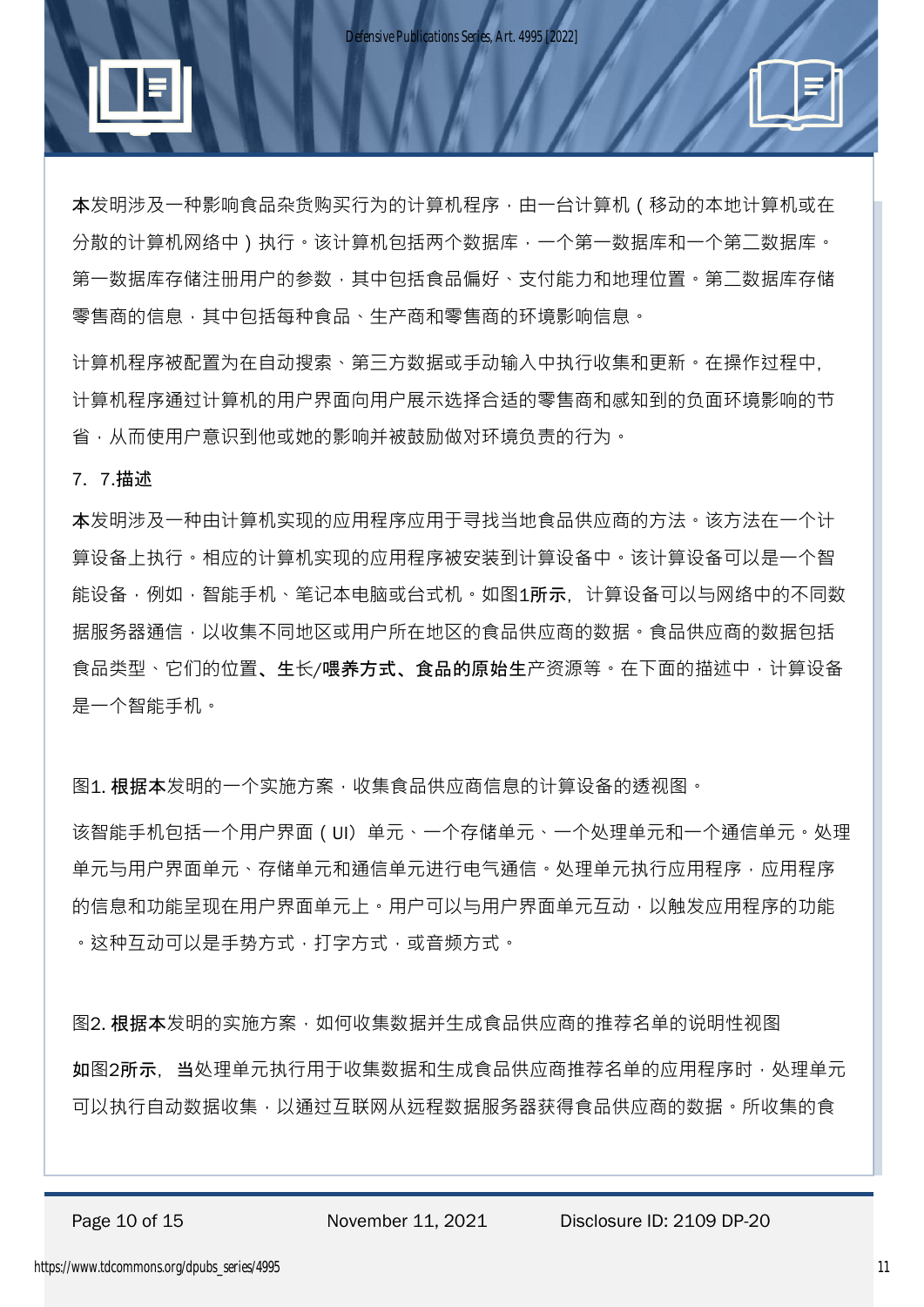

品供应商的信息被形成供应商数据库,并存储在存储单元或云存储单元中。在使用该应用程序 期间,用户使用记录和输入信息被形成为用户数据库并存储在存储单元或云存储单元中。用户 数据库可以包括他们的位置和用户的偏好。

当用户以菜谱、网址 (URL) 或原料名称的形式输入目标菜谱、目标原料时, 生成供应商数据库 和用户数据库方面的食品供应商推荐列表的分析器。

此外,该应用的分析器还包括一个生态影响模块,该模块评估从食品供应商那里提供的原料对 环境的影响是否过高。在生成食品供应商推荐名单的过程中执行该模块时,处理单元可以获得 其食品具有低环境影响的食品供应商推荐名单。

图3:生成食品供应商推荐名单的方法的流程图

如图3所示,获得基于用户参考和可持续因素的食品供应商推荐名单的方法被提出。在打开呈现 在用户界面单元上的应用程序后,用户以菜谱、网址 ( URL) 或原料名称的形式输入目标食谱、 目标原料的信息。执行应用程序的处理单元根据用户偏好和食品供应商的数据库对食谱或配料 进行分析。

处理单元根据分析结果确定食品供应商的推荐名单,其中,分析结果是基于处理相关属性的权 衡算法,包括至少一个可持续因素。可持续因素可以是食品类型、它们的位置、生长/**喂养方式** 、**食品的原始生**产资源等中的一个,它与环境影响的程度相伴。

在确定处理单元后,基于分析结果的食品供应商推荐列表会在用户界面单元上呈现。因此,用 户可以找到一个理想的食品供应商来进一步购物。

Trouver un fournisseur local de produits alimentaires

#### 1. Résumé de l'invention

L'invention propose un procédé pour un appareil de cuisine capable de fournir une liste de fournisseurs d'aliments. Le procédé identifie la liste de fournisseurs d'aliments en filtrant les informations d'une base de données de fournisseurs d'aliments. La base de données des fournisseurs d'aliments comprend des attributs relatifs au type d'aliments, à la localisation et aux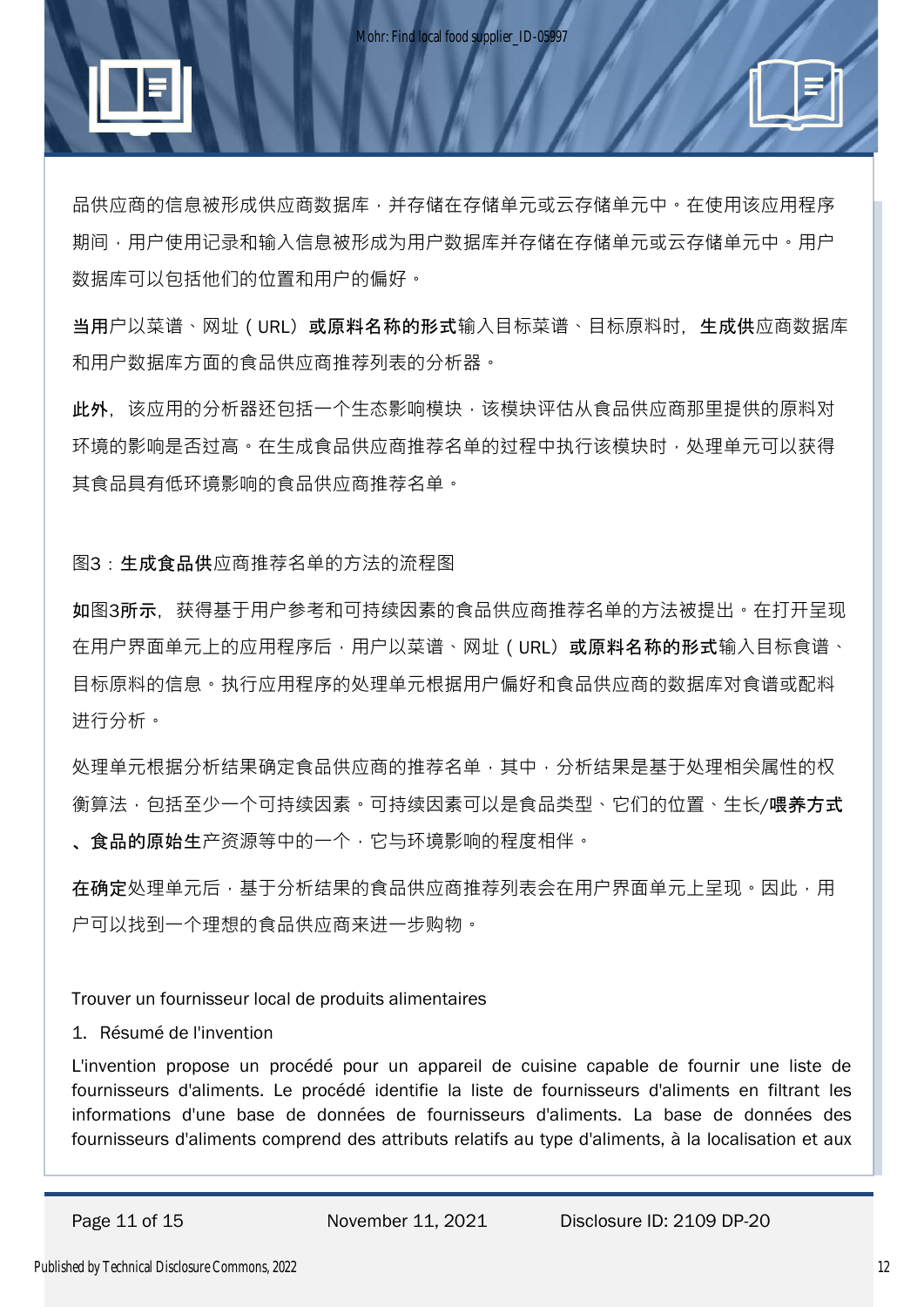

techniques de production des aliments. Le filtrage est effectué sur la base d'une mesure d'impact environnemental d'un fournisseur ou d'un fabricant de produits alimentaires. En informant l'utilisateur sur les attributs d'un fournisseur de produits alimentaires, l'invention permet à l'utilisateur de prendre des décisions d'achat dans le respect de l'environnement.

#### 2. Catégorisation des brevets applicables

A47J Équipement de cuisine ; moulins à café ; moulins à épices ; appareils pour la préparation de boissons.

G06F Structures d'accès aux fichiers, par exemple, indices distribués (arrangements d'entrée de, ou de sortie de, supports d'enregistrement)

### 3. Domaine technologique

L'invention concerne un appareil ménager, plus spécifiquement un appareil de cuisine avec un programme informatique pour trouver des fournisseurs de produits alimentaires locaux.

#### 4. Références

### 1. US2021209546A1 SYSTÈMES ET MÉTHODES D'ENREGISTREMENT DE TRANSACTIONS BLOCKCHAIN DANS UNE CHAÎNE D'APPROVISIONNEMENT ALIMENTAIRE.

#### Résumé

Les modes de réalisation divulgués ici fournissent un système, une méthode et un produit de programme informatique utilisant la blockchain et appliquant le concept de l'internet des objets au système alimentaire pour fournir une infrastructure à laquelle les données peuvent être enregistrées, partagées et validées tout en maintenant la confidentialité et la sécurité des données. La collecte de ces données permet de créer des historiques virtuels des expéditions, qui peuvent être utilisés pour accroître l'efficacité, créer de nouvelles pratiques commerciales et potentiellement restructurer les marchés. Dans l'ensemble, la solution présente une méthode nouvelle et inédite de compréhension de notre alimentation.

#### 5. Problème à résoudre

Dans le monde actuel, où les êtres humains contribuent à de fortes émissions de carbone, il est souhaitable que les utilisateurs agissent de manière responsable et respectueuse de l'environnement. Dans certains cas, un comportement respectueux de l'environnement nécessite un effort de la part des utilisateurs, par exemple pour réduire l'impact négatif de la préparation des aliments sur l'environnement. Les aliments peuvent avoir un impact différent sur l'environnement par le choix d'un fabricant particulier. L'utilisateur n'en est pas toujours conscient ou a du mal à le comprendre. Il serait souhaitable de montrer à l'utilisateur des moyens alternatifs lui permettant de faire un choix conscient lors de l'achat d'un aliment sans avoir à s'abstenir de consommer cet aliment.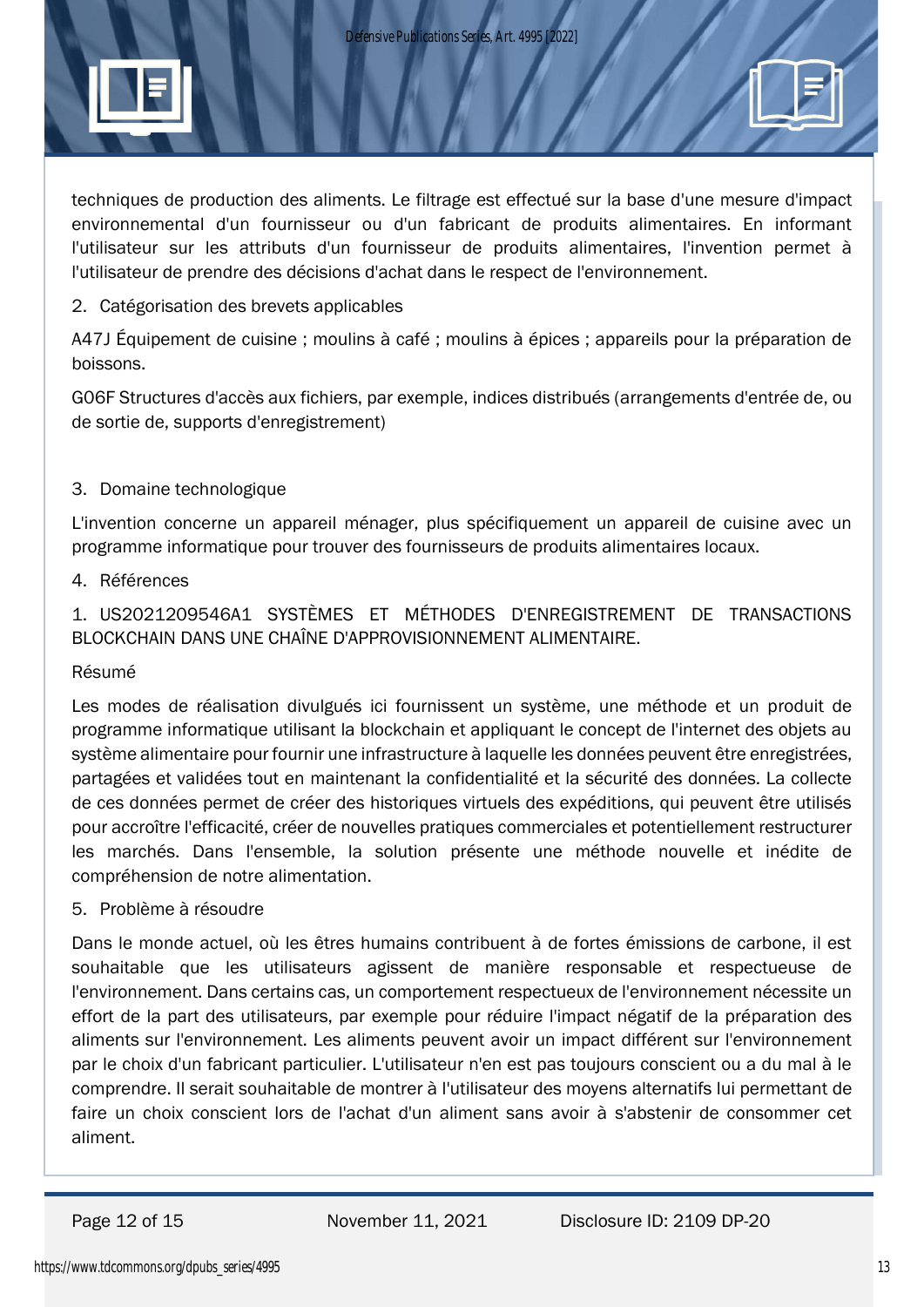### 6. Solution proposée

L'invention concerne un programme informatique destiné à influencer le comportement d'achat de produits alimentaires, exécuté par un ordinateur (un ordinateur local mobile ou dans un réseau informatique décentralisé). L'ordinateur comprend deux bases de données, une première base de données et une seconde base de données. La première base de données stocke les paramètres d'un utilisateur enregistré, qui comprend les préférences alimentaires, le pouvoir de paiement et l'emplacement géographique. La deuxième base de données stocke les informations des détaillants, qui comprennent des informations sur leur impact environnemental pour chaque aliment, producteur et détaillant.

Le programme informatique est configuré pour effectuer la collecte et la mise à jour dans une recherche automatique, des données de tiers ou une entrée manuelle. Lorsqu'il fonctionne, le programme informatique effectue la présentation à l'utilisateur via l'interface utilisateur de l'ordinateur pour la sélection de détaillants appropriés et les économies perçues en termes d'impact environnemental négatif, de sorte que l'utilisateur prenne conscience de son impact et soit encouragé à adopter un comportement écologiquement responsable.

#### 7. Description

L'invention concerne un procédé appliqué par une application mise en œuvre par ordinateur pour trouver des fournisseurs alimentaires locaux. La méthode est exécutée sur un dispositif informatique. L'application correspondante mise en œuvre par ordinateur est installée dans le dispositif informatique. Le dispositif informatique peut être un dispositif intelligent, par exemple un smartphone, un ordinateur portable ou un ordinateur de bureau. Comme le montre la figure 1, le dispositif informatique peut communiquer avec différents serveurs de données dans un réseau pour collecter des données de fournisseurs de produits alimentaires dans différentes régions ou dans une région où se trouve l'utilisateur. Les données des fournisseurs de nourriture comprennent le type de nourriture, leur emplacement, l'approche de croissance/alimentation, la ressource productrice originale des aliments, etc. Dans la description suivante, le dispositif informatique est un smartphone.

Figure 1. Vue en perspective d'un dispositif informatique collectant des informations de fournisseurs d'aliments selon un mode de réalisation de l'invention.

Le smartphone comprend une unité d'interface utilisateur (IU), une unité de stockage, une unité de traitement et une unité de communication. L'unité de traitement communique électriquement avec l'unité d'interface utilisateur, l'unité de stockage et une unité de communication. L'unité de traitement exécute l'application, et les informations et fonctions de l'application sont présentées sur l'unité UI. L'utilisateur peut interagir avec l'unité d'interface utilisateur pour déclencher les fonctions de l'application. L'interaction peut prendre la forme d'un geste, d'une frappe ou d'un son.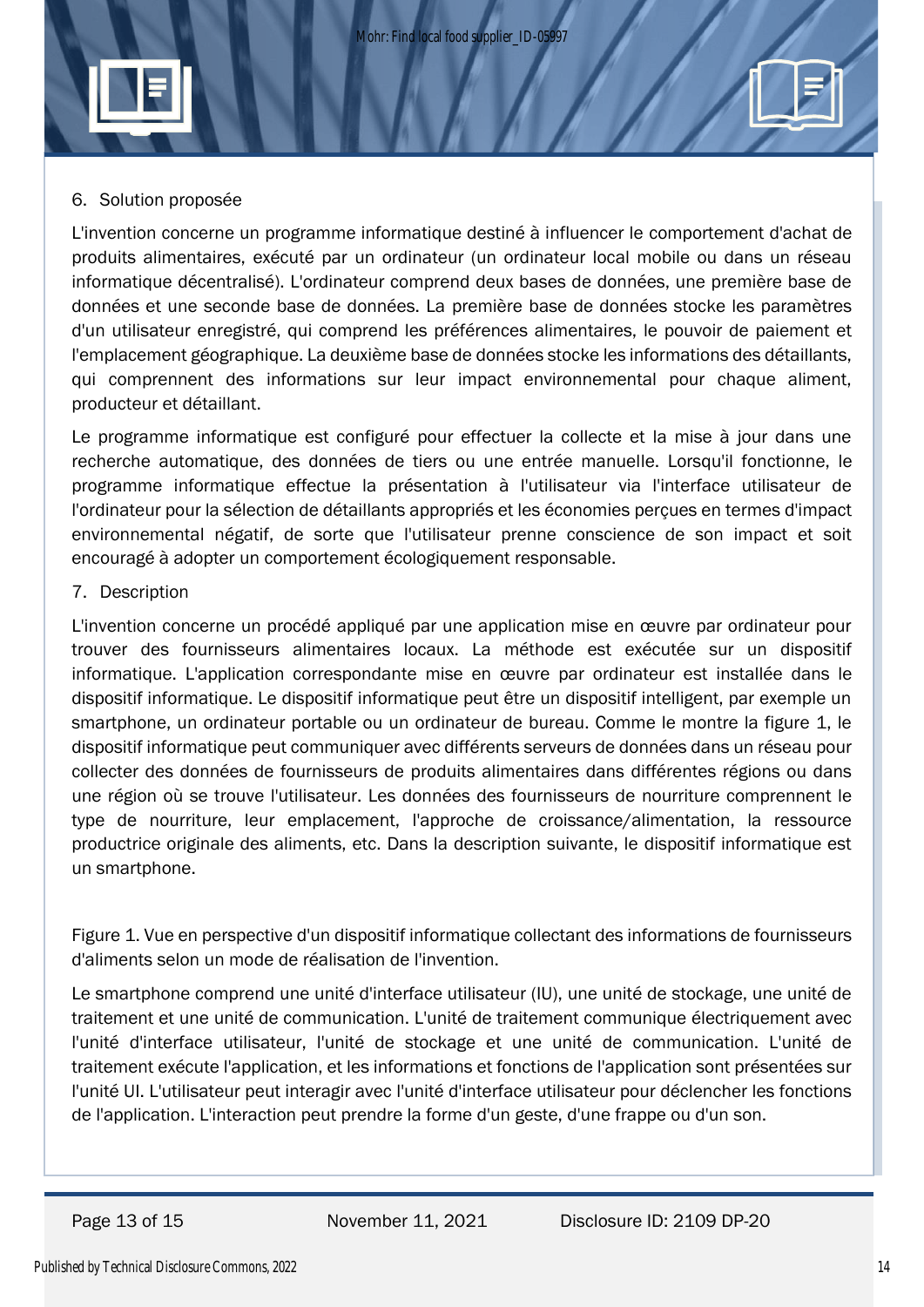

Figure 2. Une vue illustrative de la manière de collecter des données et de générer la liste recommandée de fournisseurs de produits alimentaires selon le mode de réalisation de l'invention.

Comme le montre la figure 2, pendant que l'unité de traitement exécute l'application pour collecter des données et générer la liste recommandée de fournisseurs de produits alimentaires, l'unité de traitement peut effectuer une collecte automatique de données pour obtenir des données de fournisseurs de produits alimentaires à partir de serveurs de données distants via Internet. Les informations collectées des fournisseurs de produits alimentaires sont formées comme une base de données de fournisseurs et stockées dans l'unité de stockage ou une unité de stockage en nuage. Pendant l'utilisation de l'application, les enregistrements d'utilisation de l'utilisateur et les informations d'entrée sont formés comme une base de données utilisateur et stockés dans l'unité de stockage ou une unité de stockage en nuage. La base de données des utilisateurs peut comprendre leur emplacement et leurs préférences.

Lorsque l'utilisateur saisit une recette ciblée, un ingrédient ciblé sous la forme d'une recette, d'une adresse Web (URL) ou d'un nom d'ingrédient, l'analyseur de l'application génère une liste recommandée de fournisseurs alimentaires en fonction de la base de données des fournisseurs et de la base de données des utilisateurs.

En outre, l'analyseur de l'application comprend également un module d'éco-impact qui évalue si l'impact sur l'environnement des ingrédients fournis par les fournisseurs de produits alimentaires est trop élevé. Tout en exécutant ce module dans le processus de génération de la liste recommandée de fournisseurs de produits alimentaires, l'unité de traitement peut obtenir la liste recommandée de fournisseurs de produits alimentaires dont les produits alimentaires ont un faible impact sur l'environnement.

Figure 3 : Organigramme de la méthode de génération d'une liste recommandée de fournisseurs de produits alimentaires.

Comme le montre la figure 3, l'obtention de la liste recommandée de fournisseurs de produits alimentaires basée sur la référence utilisateur et les facteurs durables est présentée. Après avoir activé l'application présentée sur l'unité d'interface utilisateur, l'utilisateur saisit les informations d'une recette ciblée, d'un ingrédient ciblé de l'utilisateur sous la forme d'une recette, d'une adresse Web (URL) ou d'un nom d'ingrédient. L'unité de traitement exécutant l'application effectue une analyse de la recette ou de l'ingrédient en fonction de la base de données des préférences de l'utilisateur et du fournisseur de produits alimentaires.

L'unité de traitement détermine une liste recommandée du fournisseur de produits alimentaires en fonction du résultat analysé, dans laquelle le résultat analysé est basé sur un algorithme de pondération traitant les attributs pertinents, y compris au moins un facteur durable. Le facteur